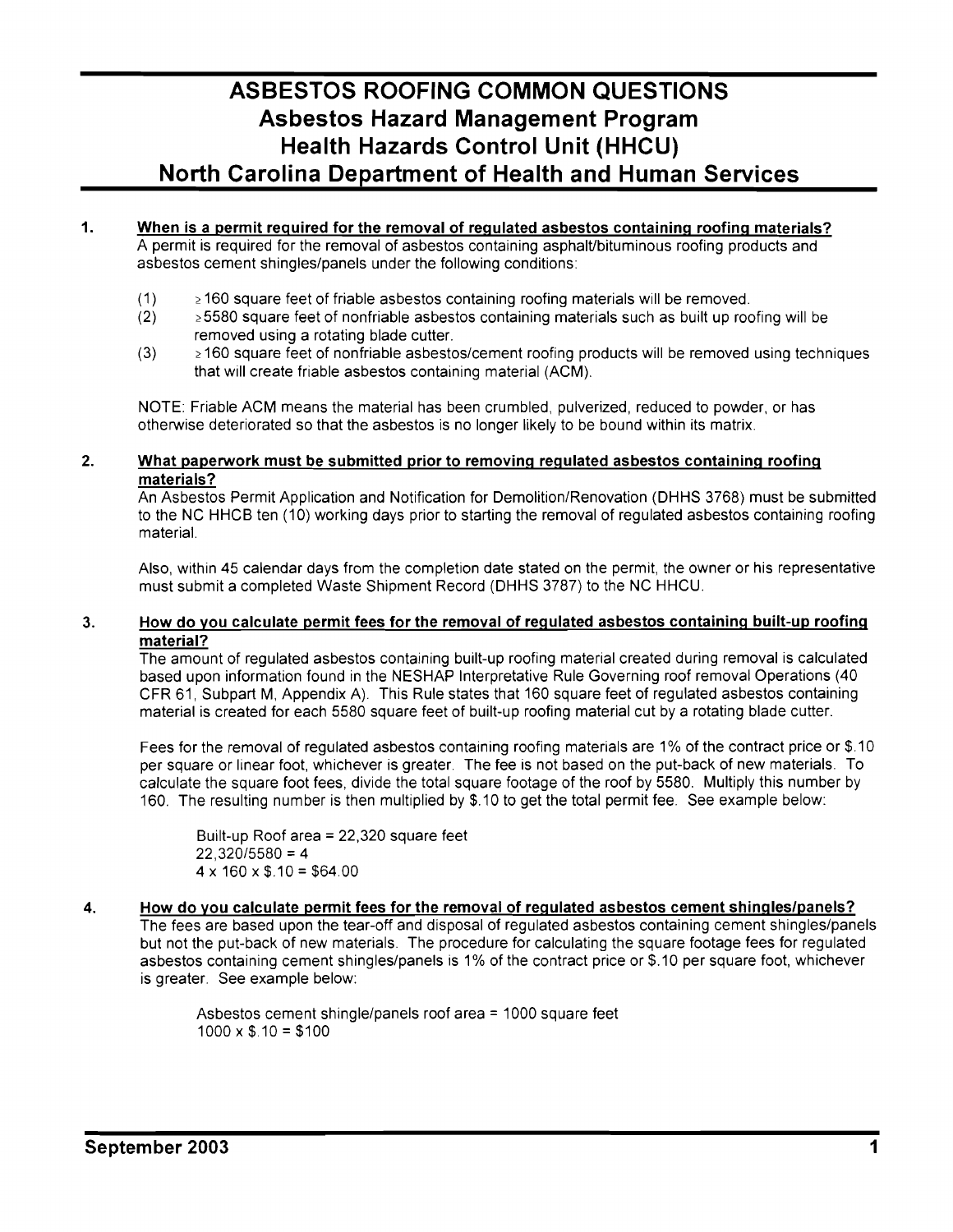### **5. Are permit fees always required for removing asbestos built-up roofing materials or asbestos cement shingles/panels?**

No. Permit fees are not required if you are removing less than the threshold amounts of regulated asbestos containing materials listed in questions #1. Permit fees are not required for the removal of asbestos containing built-up roofing material when manual techniques (axes, knives, etc.) are used. Also, permit fees are not required when asbestos cement shingles/panels are removed intact.

#### **6. Who must be accredited to remove regulated asbestos containing built-up roofing materials or regulated asbestos cement shingles/panels?**

The asbestos roofing supervisor and anyone handling the regulated asbestos containing roofing material. This would typically include anyone operating a rotating blade cutter or HEPA vacuum, wetting the regulated material, bagging the regulated waste, or placing the regulated waste into a container for transportation to the disposal site.

#### **7. When would an individual not have to be accredited by the NC HHCU?**

When removing less than the threshold amounts stated in question #1. When using manual techniques (i.e. axes, knives, etc.) for the removal of asbestos built-up roofing material. When removing asbestos cement shingles/panels intact or when the material does not become regulated.

Please note that the OSHA Asbestos Construction Standard, 29 CFR 1926.1101, requires every individual involved in the removal of asbestos containing roofing products to have asbestos training. For additional information on OSHA requirements, contact the North Carolina Department of Labor at 1-800-LABOR-NC.

#### **8. Does the accredited asbestos roofing supervisor have to stay on site during the removal of regulated asbestos containing roofing material?**

An accredited asbestos roofing supervisor shall be on site at all times when the removal of regulated asbestos containing roofing material is being conducted.

#### **9. Does the accredited asbestos roofing supervisor have to stay on site during the removal of nonregulated asbestos containing roofing material?**

No. However, the OSHA Asbestos Construction Standard, 29 CFR 1926.1101, requires a competent person, who has been asbestos trained, to make on-site inspections at "intervals sufficient to assess" whether conditions have changed and at any reasonable time an employee requests such an inspection. For additional information on OSHA requirements, contact the North Carolina Department of Labor at 1 800-LABOR-NC.

## **10. Can the accredited asbestos roofing supervisor make a decision to remove regulated asbestos containing roofing material without wetting the material if it is not feasible or it will create a safety hazard?**

The National Emission Standard for Hazardous Air Pollutants (NESHAP) for asbestos requires prior written approval for removal of regulated asbestos containing material without wetting. The person requesting approval for dry removal must submit a written application along with all pertinent data justifying the need for dry removal to the Health Hazards Control Unit. However, in the four (4) counties with Local Air Pollution Control Programs (Forsyth, Mecklenburg, Buncombe), a written application for dry removal should be submitted to the local asbestos coordinator.

For additional information on OSHA requirements, contact the North Carolina Department of Labor at 1 800-LABOR-NC.

## **11. Can an accredited asbestos roofing worker perform asbestos abatement work?**  No, an accredited asbestos roofing worker is limited to Class II activities involving the removal of asbestos containing roofing products.

#### **12. Can an accredited roofing supervisor perform asbestos abatement work?**

No, an accredited asbestos roofing supervisor is limited to Class II activities involving the removal of asbestos containing roofing products.